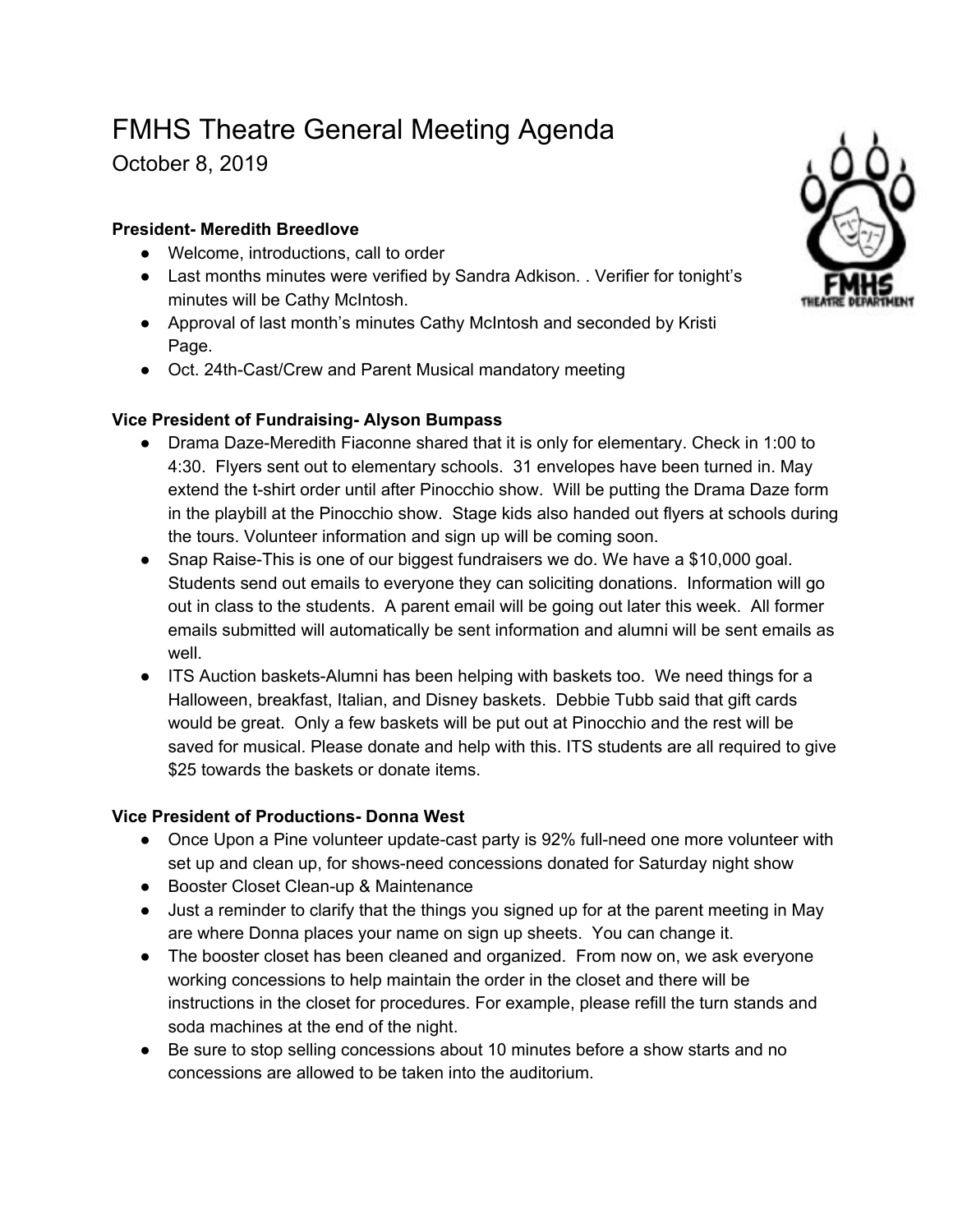#### **Secretary- April McGhee**

- Thanksgiving Dinner and ITS Showcase November 18 -Sign up will be coming out soon. We will have a student to take the pictures (Atley).
- Department Wide Halloween Party October 26 4:00 Culwell Park

#### **Treasurer- Jacob Hill**

- Expense/income report-We had a very successful ticket sales for RVCW that will be given to the school. Concessions sales were also very high thanks to the middle school attendees. The cupcake wars raised \$680 for ITS, it was a great idea and a great success.
- Students in musical, cast and crew parent meeting Oct. 24. \$60 production fee and the ads for the program will be for sale as well.
- Matt Hedding will send email to choir directors to add to their emails.
- Wish list budget items are used for many things. We used some of it for middle school night. We have had to pay a photographer per show. We would love to have someone step up and volunteer to take pictures so this is not an expense.
- There is still some spirit wear that needs to be picked up. It is here in Drama A. Online store is still in progress.

#### **Director Reports:**

## **Mr. Taylor- Director of Paws**

**-Thank you to all who helped with RVCW. It was a very stress free show and turned out great.**

**-Thank you to the board for cleaning out the closet.**

**-Thank you to the board to sending us to the state theatre teacher's convention.**

**-Middle school night had about 145 kids participate. It was a great alternative to drama daze for them and built enthusiasm for the program. 27 technicians came and the rest were actors. The Improv and ITS officers all helped run it and performed Blind Date The feedback has been fantastic and the kids had a great time.**

**-please help with Snap Raise**

**-musical meeting Oct 24 in the cafeteria at 7:00 pm. Will need your checkbook to pay fees.**

**-Drama Daze-participation looks high**

**-PAWS are doing a play writing unit and the kids are writing 2 one minute plays. They are then performing them.**

**-Banquet theme is out for a vote, it will be decided by the end of the week**

**Mr. Valentine- Director of Stage Prents' & Improv**

**-The big question of "what are you doing to fix the sound system in the auditorium?" Work has been done and frequency issues are being addressed.**

**-Follow us on Instagram and Twitter, we post things constantly-pictures, videos and more**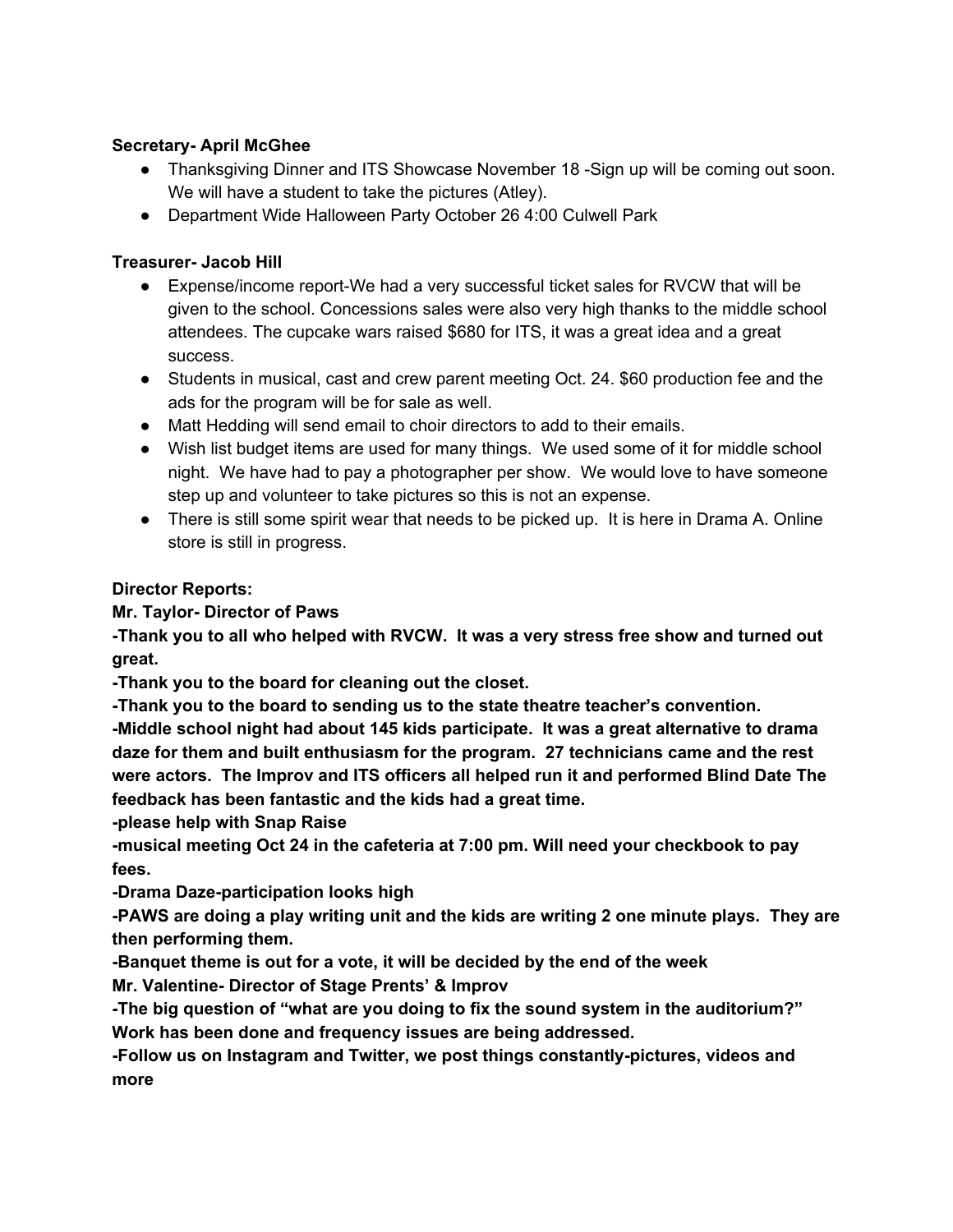**-Tour for Pinocchio went well. Thank you to the parents that helped to drive. We really want to push kids to come see the show. Please help spread the word to families with children. A canned food donation will get any child into the show. He shared a video that was posted on Instagram. It has also been sent out to other directors to help advertise.**

**-Rod Casper came and did workshops with the class on the show, and all of the production classes. and did a phenomenal job. His credentials are former UT Theatre professor and UIL judge.**

**-ITS bill for convention is large. We need to fundraise to help offset these costs. We are trying to give the kids an exceptional experience here. So when we do fundraisers, please participate.**

**-Nov 2 ITS will be cheerers on the 3 Day Walk in Dallas from 9:30-12:45. We will need drivers to come with us. All ITS members are expected to come. We would like parents to come and help cheer and participate too. Students that will be out of town for choir can receive their service points by helping make posters. A form will go out on Canvas that is a waiver to be able to cheer. Select Susan G Komen HQ as the group we are members. We will be located at Mile 8-4831 Lakeside Drive, Dallas near University Park. The ITS officers have planned all of this themselves and done a great job.**

**Mrs. Wilson- Director of Studio Prents**

**-Thank you for all the help.**

**-Need a parent that will take donations to CCA, some things people give us are things we don't need. Jill Brown volunteered.**

**-Musical has the smallest costume crew she has ever had. There will be a big need for parents to help sew. Please contact Mrs. Wilson to volunteer.**

**-The kids are working on their show Class Action and things are going well.**

**Items needed: basketball goal (backboard and a hoop and a stand)- Heddings may have one, an aluminum athletic bench that has no back on it-perhaps a middle school-Kristi Page may have a connection**

**Mr. Patterson- Director of Tech Paws and Tech Prents'**

**-Life is a Dream-script for UIL contest His classes have started to read it.**

**-Pinocchio is all set.**

**-Musical-one thing needed old school typewriters- need a minimum of 8, old office telephones with the switches and corded- need a minimum of . Please send pictures to Mr. Patterson before sending to school.**

**Other business-**

**Adjournment- meeting adjourned at 8:03**

**Next Booster Meeting: November 12 7:00pm**

Visit us at www.fmhstheatre.net